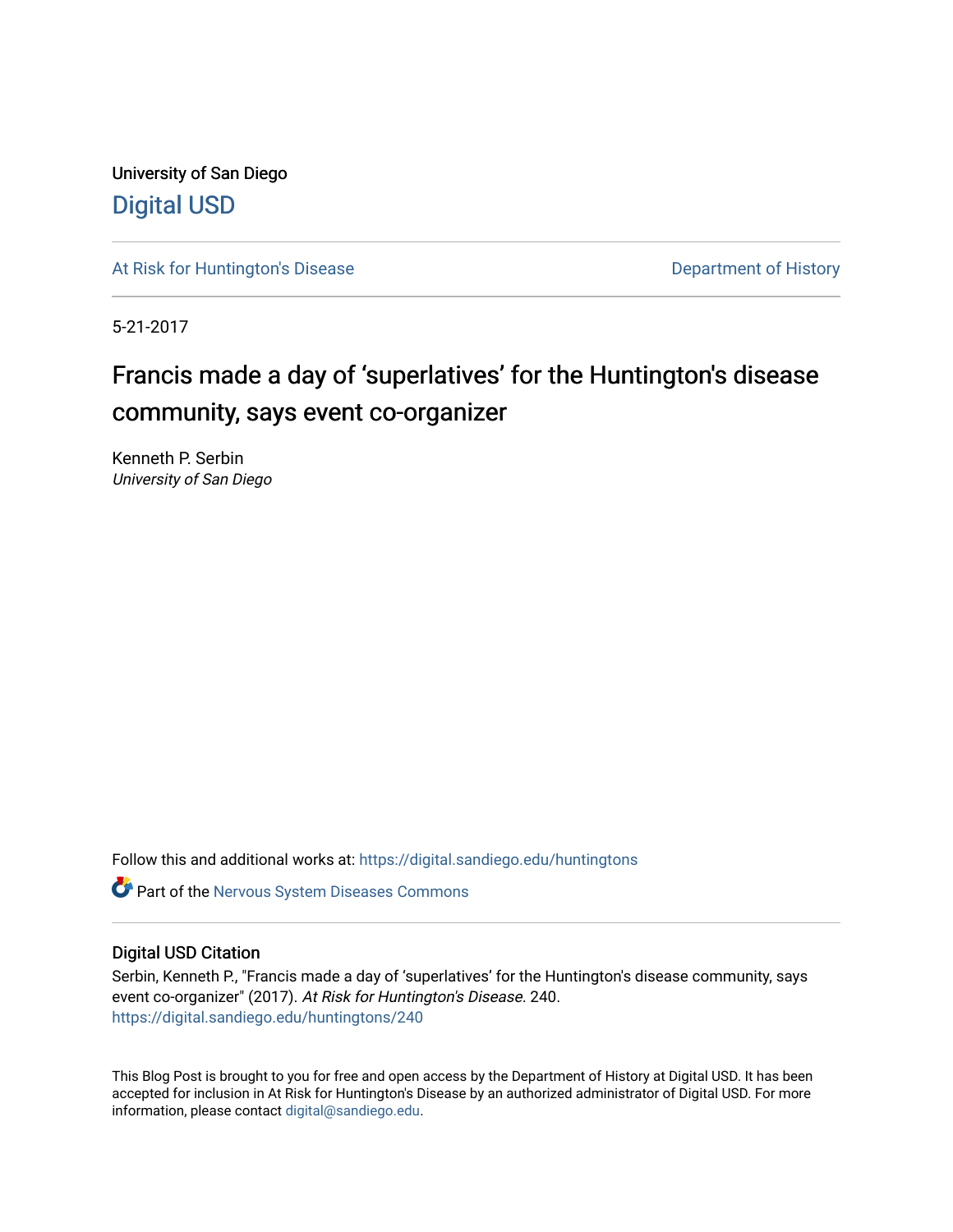#### More **[Create Blog](https://www.blogger.com/home#create) [Sign In](https://www.blogger.com/)**

# [At Risk for Huntington's Disease](http://curehd.blogspot.com/)

*HD is a genetically caused brain disorder that causes uncontrollable bodily movements and robs people's ability to walk, talk, eat, and think. The final result is a slow, ugly death. Children of parents with HD have a 50-50 chance of inheriting the disease. There is no cure or treatment.*

### Blog Archive

- $\blacktriangleright$  [2021](http://curehd.blogspot.com/2021/) (12)
- $\blacktriangleright$  [2020](http://curehd.blogspot.com/2020/) (16)
- $-2019(19)$  $-2019(19)$  $-2019(19)$
- $\blacktriangleright$  [2018](http://curehd.blogspot.com/2018/) (16)
- $2017(14)$  $2017(14)$
- [►](javascript:void(0)) [December](http://curehd.blogspot.com/2017/12/) (2)
- [►](javascript:void(0)) [November](http://curehd.blogspot.com/2017/11/) (1)
- [►](javascript:void(0)) [October](http://curehd.blogspot.com/2017/10/) (1)  $\blacktriangleright$  [June](http://curehd.blogspot.com/2017/06/) (1)
- $\nabla$  [May](http://curehd.blogspot.com/2017/05/) (4)
- Join the [Facebook](http://curehd.blogspot.com/2017/05/join-facebook-live-event-soon-on-pope.html) Live event (soon!) on Pope Franc... Francis made a day of
- ['superlatives'](http://curehd.blogspot.com/2017/05/francis-made-day-of-superlatives-for.html) for the Hunti...
- Pope Francis declares: [Huntington's](http://curehd.blogspot.com/2017/05/pope-francis-declares-huntingtons.html) disease should... Fear not, [Huntington's](http://curehd.blogspot.com/2017/05/fear-not-huntingtons-disease-families.html) disease families –
- Pope Fra...
- $\blacktriangleright$  [April](http://curehd.blogspot.com/2017/04/) (1)
- $\blacktriangleright$  [March](http://curehd.blogspot.com/2017/03/)  $(1)$
- $\blacktriangleright$  [February](http://curehd.blogspot.com/2017/02/) (2)
- $\blacktriangleright$  [January](http://curehd.blogspot.com/2017/01/) (1)
- $\blacktriangleright$  [2016](http://curehd.blogspot.com/2016/) (13)
- $\rightarrow$  [2015](http://curehd.blogspot.com/2015/) (24)
- $\blacktriangleright$  [2014](http://curehd.blogspot.com/2014/) (24)
- $\blacktriangleright$  [2013](http://curehd.blogspot.com/2013/) (30)
- $\blacktriangleright$  [2012](http://curehd.blogspot.com/2012/) (26)
- $\blacktriangleright$  [2011](http://curehd.blogspot.com/2011/) (33)
- $\blacktriangleright$  [2010](http://curehd.blogspot.com/2010/) (26)
- $\blacktriangleright$  [2009](http://curehd.blogspot.com/2009/) $(21)$
- $\blacktriangleright$  [2008](http://curehd.blogspot.com/2008/) $(7)$
- $\blacktriangleright$  [2007](http://curehd.blogspot.com/2007/) $(7)$
- $\blacktriangleright$  [2006](http://curehd.blogspot.com/2006/) (4)
- $\blacktriangleright$  [2005](http://curehd.blogspot.com/2005/) (17)

# About Me **GENE [VERITAS](https://www.blogger.com/profile/10911736205741688185)**

View my [complete](https://www.blogger.com/profile/10911736205741688185) profile

#### SUNDAY, MAY 21, 2017

## Francis made a day of 'superlatives' for the Huntington's disease community, says event coorganizer

Pope Francis created a moment of "superlatives" for the Huntington's disease community in his historic May 18 meeting with HD-afflicted families, international advocate Charles Sabine said a day later, citing record involvement in the cause, global awareness, and a "poignant" focus on HD's tough challenges.

A former foreign correspondent for NBC News and presymptomatic carrier of the HD gene, Sabine helped organize ["HDdennomore,](http://hddennomore.com/) Pope Francis's Special Audience with the Huntington's Disease Community in Solidarity with South America" ([click here](http://curehd.blogspot.com/2017/03/pope-francis-i-to-meet-with-victims-of.html) for background on the event).

Sabine, as did prominent HD scientist and Italian senator-for-life Elena Cattaneo, read an introductory statement preceding Francis's own speech.

"Your Holiness, today marks a new chapter in the history of humanity's forgotten families," Sabine told the pontiff as the audience and [web viewers](https://www.youtube.com/watch?v=NV1pnmPZGt0&feature=youtu.be) from around the planet listened. "Never before has a world leader recognized the suffering of Huntington's patients and their carers."

He described HD as the "harshest affliction known to mankind" and also the "most misunderstood, and until today, the most hidden." Despite that, Huntington's has never defeated the human spirit, Sabine asserted. Francis could now affirm that "it is not a sin" to have HD.

Thanking the pope on behalf of the HD community, Sabine praised Francis's "wisdom" and "compassion, which has shone the light of your church on our disease, at last, so that it be hidden no more."

In his own [stirring speech,](http://w2.vatican.va/content/francesco/en/speeches/2017/may/documents/papa-francesco_20170518_malati-corea-huntington.html) Francis elaborated on some of Sabine's points and declared that HD disease should indeed be "hidden no more!"

**Visiting the HD families**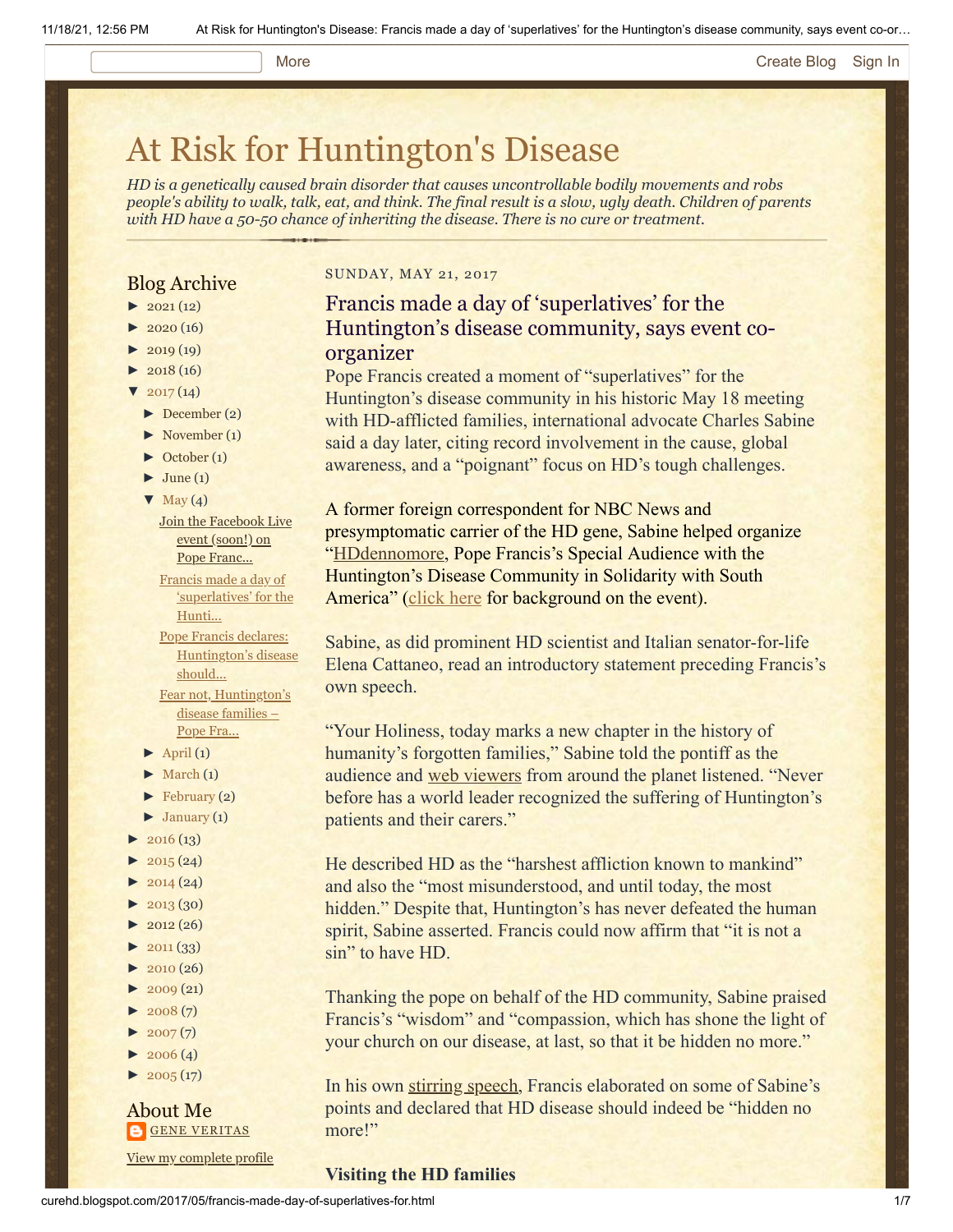## HD Links

[Huntington's](http://www.hdsa.org/) Disease Society of America [International](http://www.huntington-assoc.com/) Huntington **Association** [Huntington's](http://hddrugworks.org/) Disease Drug **Works** [Huntington's](http://www.hdlighthouse.org/) Disease **Lighthouse Hereditary Disease** [Foundation](http://www.hdfoundation.org/) [Huntington's](http://www.hdac.org/) Disease Advocacy Center Thomas [Cellini Huntington's](http://www.ourtchfoundation.org/) **Foundation** HDSA Orange County (CA) **[Affiliate](http://www.hdsaoc.org/)** HD Free with [PGD!](http://www.hdfreewithpgd.com/) [Stanford](http://www.stanford.edu/group/hopes/) HOPES Earth Source [CoQ10,](http://www.escoq10.com/) Inc.

## HD Blogs and Individuals

Chris Furbee: [Huntingtons](http://www.huntingtonsdance.org/) Dance Angela F.: Surviving [Huntington's?](http://survivinghuntingtons.blogspot.com/) Heather's [Huntington's](http://heatherdugdale.angelfire.com/) Disease Page

The day after, Sabine visited the several dozen HD family members from South America, a main focus of HDdennomore, at their lodgings, the Passionist fathers' monastery. Located in the historic center of Rome just south of the Colosseum and with a large inner courtyard, the monastery provided the HD families with an idyllic setting for repose and meals. HDdennomore provided transportation to the Vatican and other sites during the week-long stay in Rome.



*Charles Sabine (center, white shirt), flanked by HDdennomore coorganizers Ignacio Muñoz-Sanjuan, Ph.D., and Senator Elena Cattaneo, Ph.D., and surrounded by South American HD family members (photo by Gene Veritas, aka Kenneth P. Serbin)*

The guests included the juvenile-HD-afflicted 15-year-old Brenda of Buenos Aires, Argentina, the pope's hometown, and 13-year-old Anyervi, a member of an HD family from Venezuela's Lake Maracaibo region, the site for decades of critical research in the search for the HD gene led by Nancy Wexler, Ph.D., who attended the event. Both Anyervi and Brenda have been ostracized by other children because of prejudice regarding HD.

Before the pope's arrival for the audience, Sabine called the two on stage individually. Anyervi received a soccer ball and jersey signed by Brazilian soccer superstar Neymar, who greeted the boy in a short video. Brenda was serenaded in person by Argentine smash-hit singer-songwriter Axel.

## **Sabine's reflections**

At the monastery, an upbeat Sabine circulated among the families and HD advocates, conversing and joking. He took a break to speak with me about his impressions of the event in its immediate aftermath.

*GV: What is your feeling about the meeting with the pope?*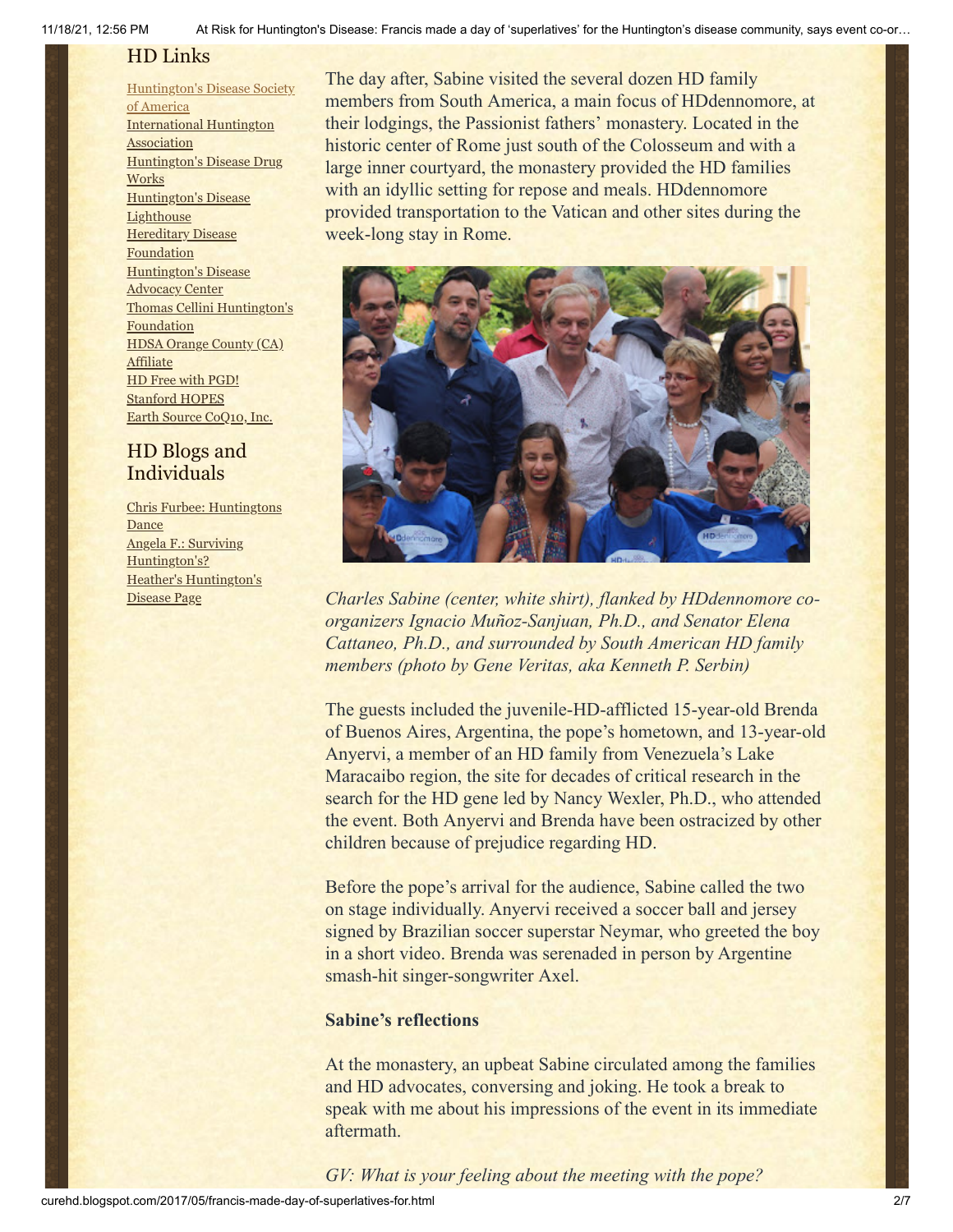CS: It's mostly a feeling of immense relief that, after a year and a half of planning, on a day when a more than a million things could have gone wrong, nothing major did. That's my immediate sense.

But I'm so extraordinarily pleased at the words of Pope Francis. That was beyond my control other than the set of notes which I gave him in preparation, which he requested, about the disease. He could not have been more eloquent, poignant, and to the point and focused on the real problems and issues that you and I and everyone else faces with this disease.

And he eloquently and, I believe, truthfully and sincerely made the point that this disease should be – and he used these words – "hidden no more." And that is something that I could never really have dreamt would happen in my lifetime.

#### *GV: That he'd actually use those words?*

CS: Yes. But he did say – and this is important – that it is a great slogan but that it must become more than just a slogan. That's now what we've got to do.

*GV: So that's the question, Charles: what comes next for "HDdennmore" and this whole movement?*

CS: Well, I was a little surprised when I read in *The Washington Post* this morning that the "HD dennomore" event in the Vatican yesterday was the beginning of an initiative. That sounds a little bit daunting. It *was* the initiative to me! To hear it described as a beginning is both daunting and exciting. Okay, I'll take that. Let's call this just the beginning. Where next? Washington? London? We'll see.

#### *GV: So you're kind of basking in the joy of this for the time being?*

CS: Yeah, I'm just so pleased for all of these families who are standing here in this courtyard of this peaceful Passionisti convent here in Rome with all of these patients. I saw many of these patients a month ago in their homes in Maracaibo. Physically they appear better. They are absolutely flying. They are all smiling, they're all laughing, they're all talking.

Okay, they have just had a pretty amazing experience, but it just shows really what can happen. Already we've had messages from all over the world of people not only just congratulating us. I'm stunned how many people watched the event. I had no idea that so many people would watch it. I've had messages from people who were watching it in the middle of the night on the West Coast. There was one nurse whose family were watching it in the Philippines. People were watching this all over the world.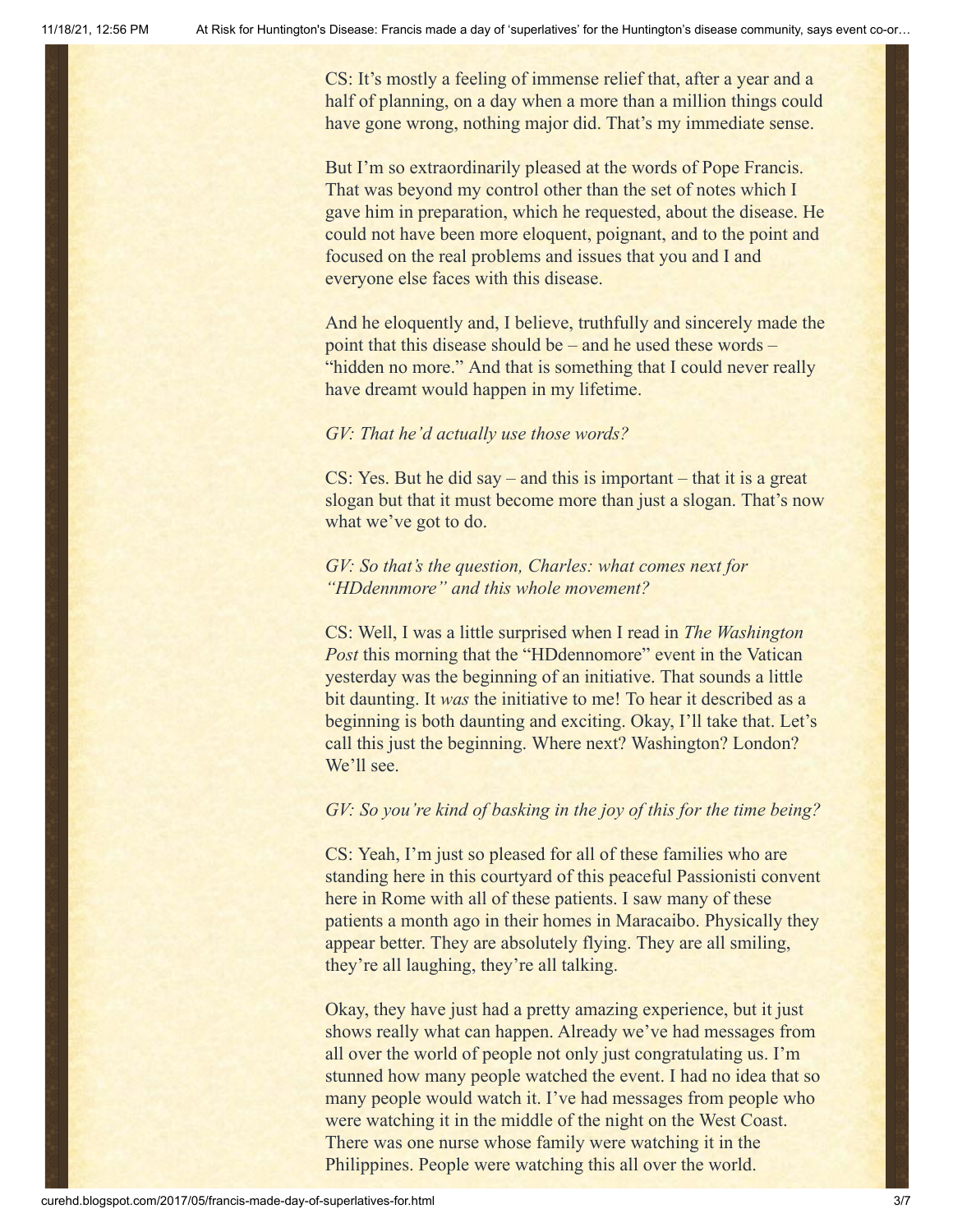

*South American HD families preparing for a group photo at the Passionist fathers' monastery, May 19, 2017 (photo by Gene Veritas)*

The reaction has already been intense. We've had messages of just not support for the event, but also financial bequests. Anyervi, the little 13-year-old who got the Neymar shirt, he's already had a wealthy benefactor in Italy who's asked to sponsor him now for the rest of his life. We've had other requests to help.

We had a meeting just yesterday, which followed after our event, with industrialists who are looking into ways in which they can help South American families, in particular in Venezuela, where one of them has land he's donating now with a view to providing food. There was a clinicians' meeting after that. They were coming up with ideas for working together to get drugs and medical services into South America. It's already happening.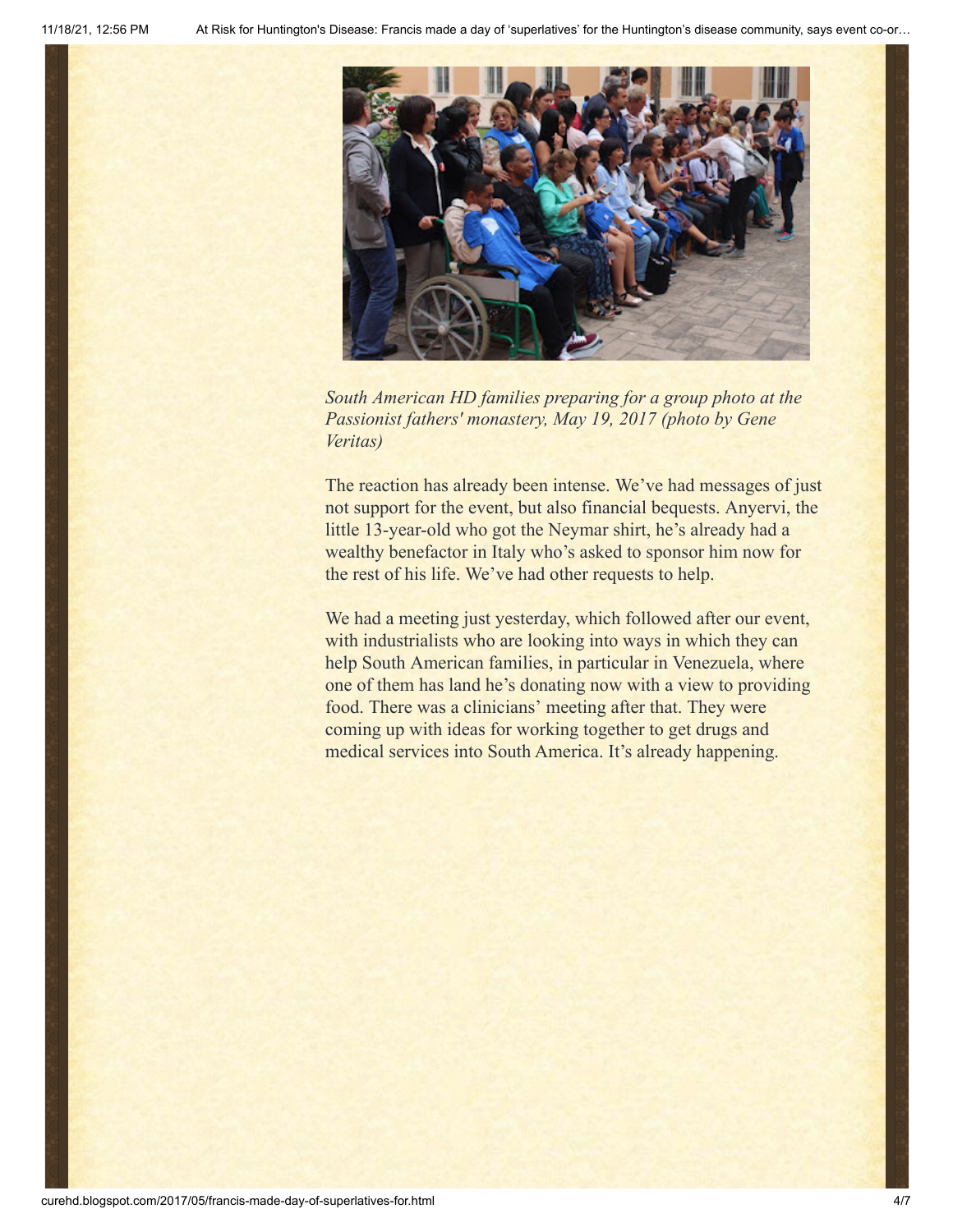

## *Anyervi of Venezuela (photo by Gene Veritas)*

*GV: Did you have a meeting with a cardinal and/or other people in the Vatican afterwards?*

CS: Yes, I wasn't present at them, but there have also been meetings with cardinals to get across the points that Pope Francis made so eloquently and directly about how this disease has been ignored.

And he admitted it. He was very frank. The pope said and was implicitly admitting that his church had failed. He didn't want to say it like that, but he said these people have been ignored. He didn't say these people have been ignored, but not by the Church. He said they've been ignored. That means they've been ignored by the Church. And that's a wonderful admission.

What we need to do now is to insure that his words are now made into actions on the ground by the cardinals, the archbishops, and the priests across not just South America but all around the world to make it understood that this should be a disease that no one should feel, as I said in my words there, that it is a sin. I spoke to the pope yesterday. I said thank you for making clear the truth – one of the truths that's been omitted from this disease for centuries – which is that it's not a sin to have Huntington's disease in your family.

*GV: The pope mentioned the issue of embryonic stem cells. Do you want to comment on that?*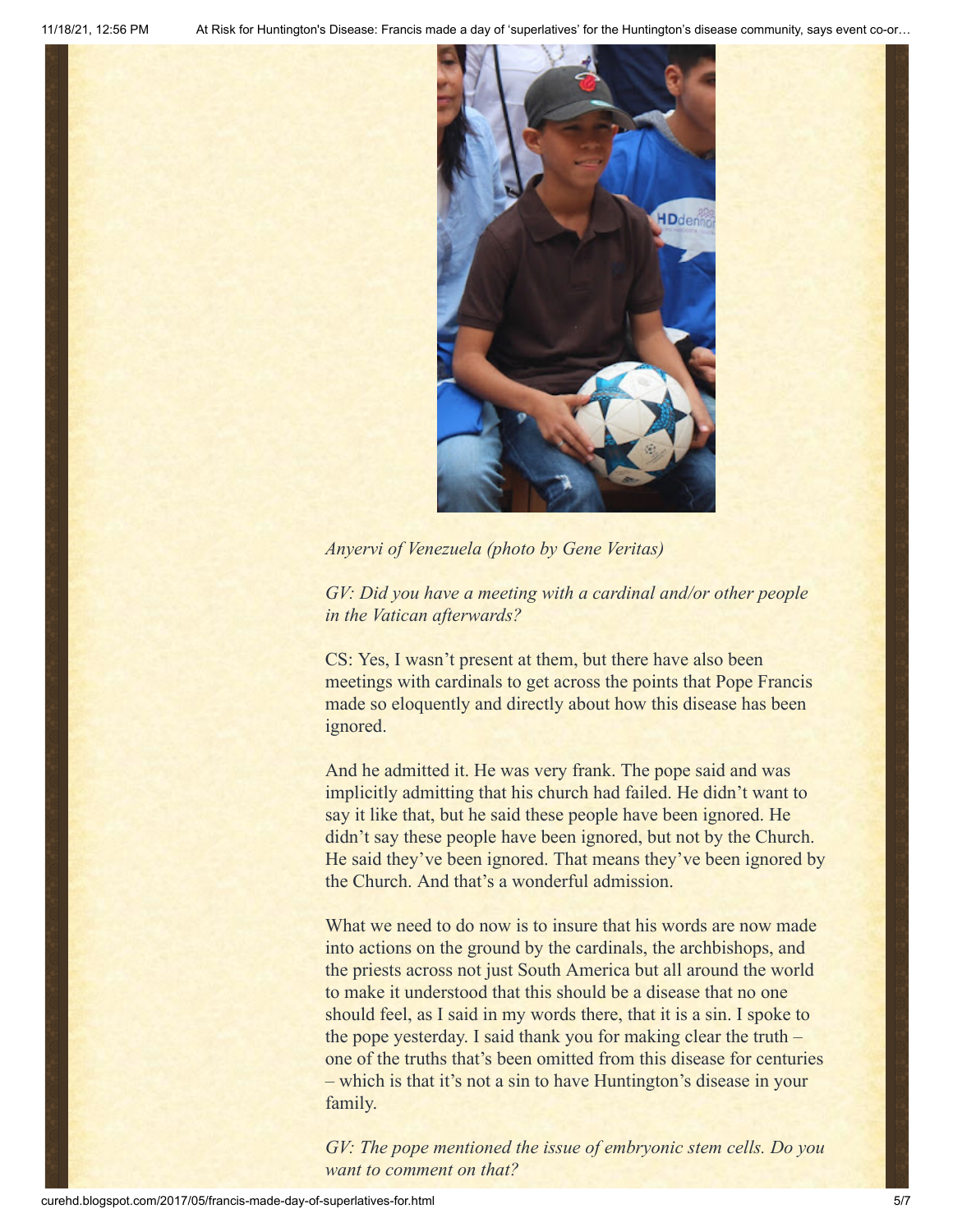CS: It was a little bit of a shame that he did that. It's the one thing about that speech that was a little bit disappointing. I don't think he needed to get into that because it wasn't particularly relevant to that event.

Unfortunately, many of the newspapers from around the world have taken that as a headline, which is a bit of a shame. [The Pope stated that no scientific research, no matter how "noble" its goal, "can justify the destruction of human embryos."] Of course, that's an issue that's still a stumbling block with the Catholic Church. But I personally don't think that for one second his mentioning that in his talk should take one iota away from the fact that it was a resounding, total success.



*Pope Francis during the HDdennomore special audience (photo by Gene Veritas)*

*GV: Do we know who wrote the pope's speech?*

CS: I don't know. I gave him three pages of notes that talked about what we go through, including, in particular, the shame and the stigma. And certainly the themes that were in that I saw in there. I don't whether he wrote it or if he had others. But they wrote it very, very well.

It was really, I thought, brilliantly working in, as he would naturally, the point of mercy and Jesus. The event yesterday personified yesterday more than any other event exactly that new philosophy of his of putting mercy before doctrine, which is not a popular one amongst many on the right.

But the fact is, there were so many superlatives yesterday. There were 1,700 people there, according to the Associated Press and Reuters. That was by far and away the largest collection of people with regard to Huntington's disease, by some measure. There were